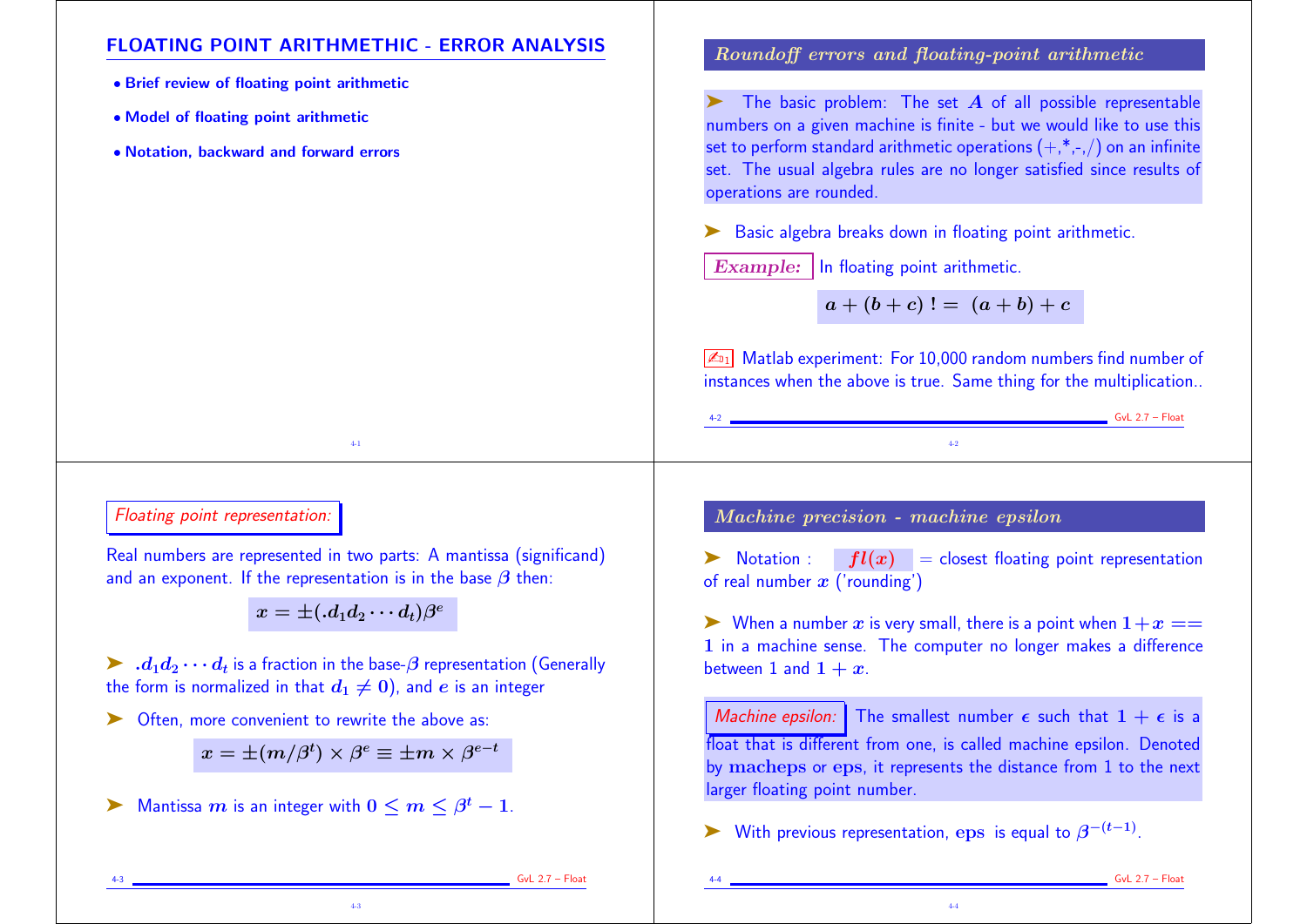Example:  $\vert \ln \vert$  IEEE standard double precision,  $\beta = 2$ , and  $t =$ 53 (includes 'hidden bit'). Therefore  $eps = 2^{-52}$ . Unit Round-off A real number x can be approximated by a floating number  $fl(x)$  with relative error no larger than  $\underline{u} = \frac{1}{2}\beta^{-(t-1)}$ . ► u is called Unit Round-off. ► In fact can easily show:  $fl(x) = x(1 + \delta)$  with  $|\delta| < u$  $\sqrt{\mathbb{Z}_{D2}}$  Matlab experiment: find the machine epsilon on your computer. ➤ Many discussions on what conditions/ rules should be satisfied by floating point arithmetic. The IEEE standard is a set of standards adopted by many CPU manufacturers.  $-GvL 2.7 - Float$ 4-5 Rule 1.  $fl(x) = x(1 + \epsilon)$ , where  $|\epsilon| < u$ *Rule 2.* For all operations  $\odot$  (one of  $+, -, *, /)$  $fl(x \odot y) = (x \odot y)(1 + \epsilon_{\odot})$ , where  $|\epsilon_{\odot}| < u$ Rule 3. For  $+$ ,  $*$  operations  $fl(a \odot b) = fl(b \odot a)$ Matlab experiment: Verify experimentally Rule 3 with 10,000 randomly generated numbers  $\bm{a_i},\,\bm{b_i}.$  $GvL$  2.7 – Float 4-6 Example: Consider the sum of 3 numbers:  $y = a + b + c$ .  $\triangleright$  Done as  $fl(a + b + c) = fl(fl(a + b) + c)$  $fl(a + b) = (a + b)(1 + \epsilon_1)$  $fl(a + b + c) = [(a + b)(1 + \epsilon_1) + c](1 + \epsilon_2)$  $= a(1 + \epsilon_1)(1 + \epsilon_2) + b(1 + \epsilon_1)(1 + \epsilon_2)$  $+c(1+\epsilon_2)$  $= a(1 + \theta_1) + b(1 + \theta_2) + c(1 + \theta_3)$ with  $1+\theta_1 = 1+\theta_2 = (1+\epsilon_1)(1+\epsilon_2)$  and  $1+\theta_3 = (1+\epsilon_2)$ For a longer sum we would have something like:  $1 + \theta_i = (1 + \epsilon_1)(1 + \epsilon_2)(\cdots)(1 + \epsilon_{n-i})$ Example 1 Remark on order of the sum. If  $y_1 = fl(f l(a + b) + c)$ :  $y1 = [(a+b+c) + (a+b)\epsilon_1] (1+\epsilon_2)$  $=(a+b+c)$  $\Gamma$  $1+ \bm{a}+\bm{b}$  $\bm{a+b+c}$  $\vert \epsilon_1(1 + \epsilon_2) + \epsilon_2 \vert$  $\mathbb{L}$ So disregarding the high order term  $\epsilon_1 \epsilon_2$  $fl (fl(a + b) + c) = (a + b + c)(1 + \epsilon_3)$  $\epsilon_3 \approx \bm{a}+\bm{b}^ \bm{a+b+c}$  $\epsilon_1+\epsilon_2$ 

4-7

 $GvL$  2.7 – Float

4-8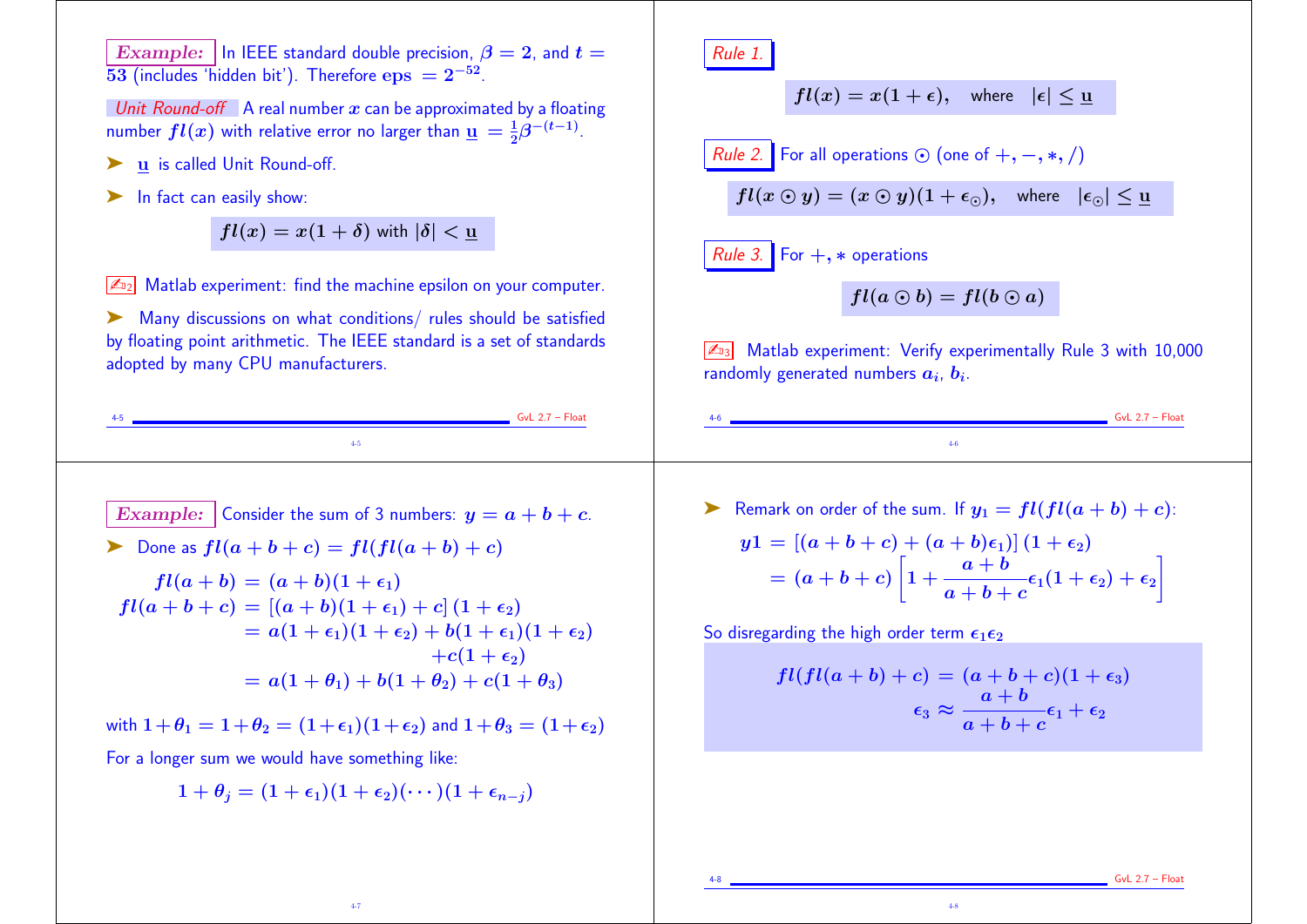ightharpoonup If we redid the computation as  $y_2 = fl(a + fl(b + c))$  we would find

> $fl(a + fl(b + c)) = (a + b + c)(1 + \epsilon_4)$  $\epsilon_4 \approx \bm{b}+\bm{c}^ \bm{a+b+c}$  $\epsilon_1+\epsilon_2$

 $\blacktriangleright$  The error is amplified by the factor  $(a + b)/y$  in the first case and  $(b + c)/y$  in the second case.

in order to sum  $n$  numbers accurately, it is better to start with small numbers first. [However, sorting before adding is not worth it.]

4-9

► But watch out if the numbers have mixed signs!

### The absolute value notation

 $\triangleright$  For a given vector x, |x| is the vector with components  $|x_i|$ ,

i.e.,  $|x|$  is the component-wise absolute value of x.

➤ Similarly for matrices:

 $|A| = \{|a_{ij}|\}_{i=1,\dots,m;\ i=1,\dots,n}$ 

▶ An obvious result: The basic inequality

$$
|fl(a_{ij})-a_{ij}|\leq \underline{u} \, |a_{ij}|
$$

translates into

$$
|fl(A)-A|\leq \underline{u} |A|
$$

$$
\blacktriangleright \underbrace{A \leq B \text{ means } a_{ij} \leq b_{ij} \text{ for all } 1 \leq i \leq m; \; 1 \leq j \leq n}_{\text{Gul 2.7 - float}}
$$

4-10

## Backward and forward errors

Assume the approximation  $\hat{u}$  to  $y = \text{alg}(x)$  is computed by some algorithm with arithmetic precision  $\epsilon$ . Possible analysis: find an upper bound for the Forward error

$$
|\Delta y|=|y-\hat{y}|
$$

➤ This is not always easy.

Alternative question:  $\parallel$  find equivalent perturbation on initial data  $(x)$  that produces the result  $\hat{y}$ . In other words, find  $\Delta x$  so that:

$$
\mathsf{alg}(x+\Delta x) = \hat{y}
$$

Exteed The value of  $|\Delta x|$  is called the backward error. An analysis to find an upper bound for  $|\Delta x|$  is called Backward error analysis.

4-11

4-11 GvL 2.7 – Float

 $GvL$  2.7 – Float

 $Example:$  $(a\ b)$  $0\,c/$  $\Delta$  $B = |$  $\left(\frac{d}{e}\right)^n$  $0 \, \, f$  )

Consider the product:  $fl(A.B) =$ 

$$
\left[\begin{array}{c|c} ad(1+\epsilon_1) & [ae(1+\epsilon_2)+bf(1+\epsilon_3)]\,(1+\epsilon_4) \\ \hline 0 & cf(1+\epsilon_5) \end{array}\right]
$$

with  $\epsilon_i \leq u$ , for  $i = 1, ..., 5$ . Result can be written as:

$$
\left[\begin{array}{c|c} a & b(1+\epsilon_3)(1+\epsilon_4) \\ \hline 0 & c(1+\epsilon_5) \end{array}\right] \left[\begin{array}{c|c} d(1+\epsilon_1) & e(1+\epsilon_2)(1+\epsilon_4) \\ \hline 0 & f \end{array}\right]
$$

$$
\triangleright \text{ So } fl(A.B) = (A + E_A)(B + E_B).
$$

 $\blacktriangleright$  Backward errors  $E_A, E_B$  satisfy:

 $|E_A| \leq 2u |A| + O(u^2)$ ;  $|E_B| \leq 2u |B| + O(u^2)$ 

4-12

 $GvL$  2.7 – Float

 $\sum_{i=1}^{n}$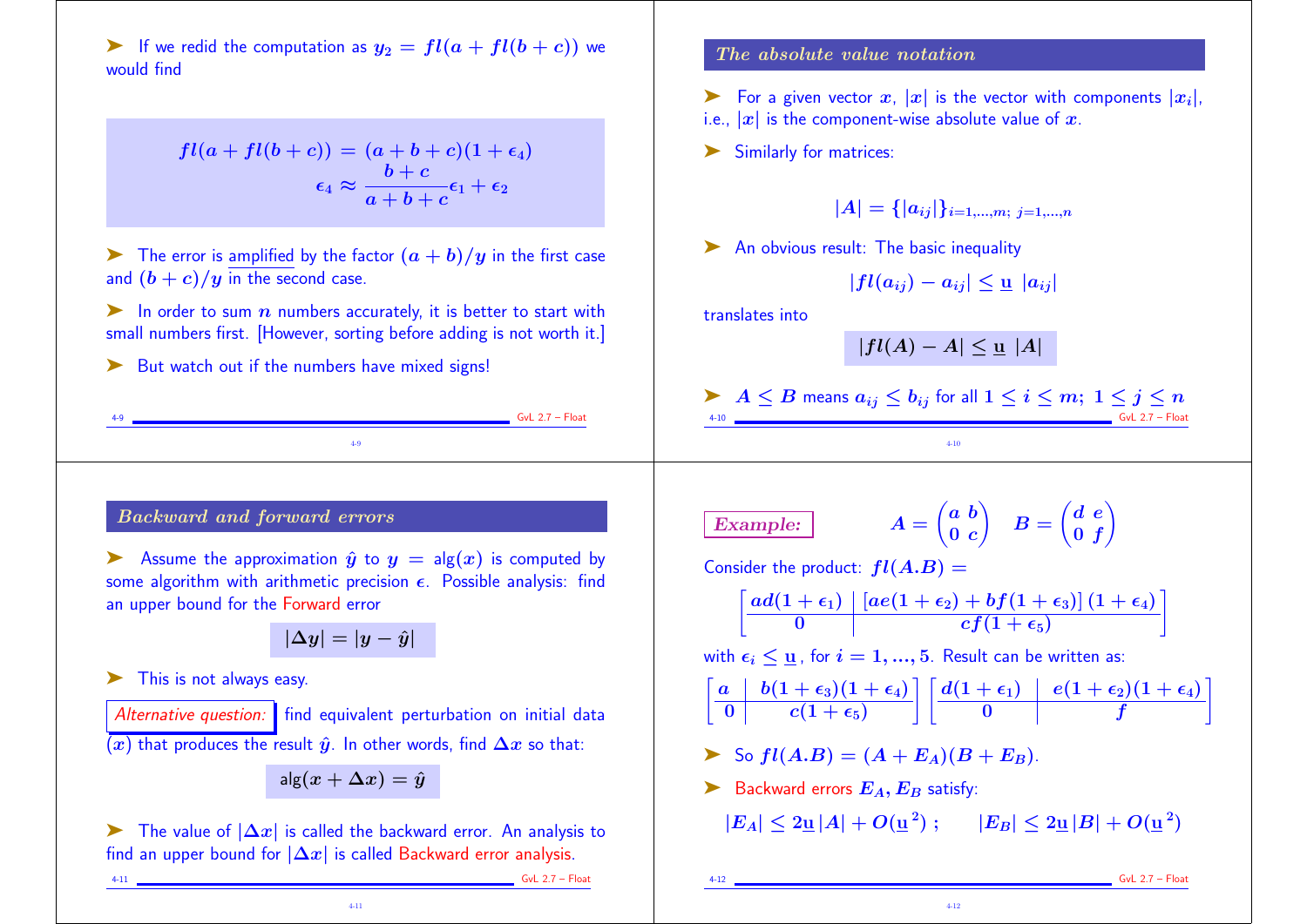$\triangleright$  When solving  $Ax = b$  by Gaussian Elimination, we will see that a bound on  $||e_x||$  such that this holds exactly:

 $A(x_{\text{computed}} + e_x) = b$ 

is much harder to find than bounds on  $||E_A||$ ,  $||e_b||$  such that this holds exactly:

$$
(A+E_A)x_{\rm computed}=(b+e_b).
$$

#### Error Analysis: Inner product

➤ Inner products are in the innermost parts of many calculations. Their analysis is important.

| is much harder to find than bounds on $  E_A  ,$ $  e_b  $ such that this<br>olds exactly:<br>$(A + E_A)x_{\text{computed}} = (b + e_b).$                                                                                                                                                                                                                                                                                                                 | Lemma: If $ \delta_i  \leq \underline{u}$ and $n\underline{u} < 1$ then<br>$\Pi_{i=1}^n(1+\delta_i)=1+\theta_n$ where $ \theta_n \leq \frac{n\underline{u}}{1-n\underline{u}}$                                           |
|-----------------------------------------------------------------------------------------------------------------------------------------------------------------------------------------------------------------------------------------------------------------------------------------------------------------------------------------------------------------------------------------------------------------------------------------------------------|--------------------------------------------------------------------------------------------------------------------------------------------------------------------------------------------------------------------------|
| Note: In many instances backward errors are more meaningful than<br>forward errors: if initial data is accurate only to 4 digits say, then<br>my algorithm for computing $\bar{x}$ need not guarantee a backward error<br>of less then $10^{-10}$ for example. A backward error of order $10^{-4}$ is<br>acceptable.                                                                                                                                      | Common notation $\gamma_n \equiv \frac{n \underline{u}}{1-n \underline{u}}$<br>Prove the lemma [Hint: use induction]<br>$\mathbb{Z}_{94}$                                                                                |
| $GvL$ 2.7 - Float<br>4-13<br>$4 - 13$                                                                                                                                                                                                                                                                                                                                                                                                                     | $GvL$ 2.7 – Float<br>$4 - 14$                                                                                                                                                                                            |
| Can use the following simpler result:<br>Lemma: If $ \delta_i  \leq \underline{u}$ and $n\underline{u} < .01$ then<br>$\Pi_{i=1}^n(1+\delta_i)=1+\theta_n$ where $ \theta_n \leq 1.01n\mathbf{u}$                                                                                                                                                                                                                                                         | Backward error result (output is exact sum of perturbed input)<br>Alternatively, can write 'forward' bound:<br>$ fl(a+b+c)-(a+b+c)  \leq  a\theta_1 + b\theta_2 + c\theta_3 .$<br>(bound on $ $ output - exact sum $ $ ) |
| Example: Previous sum of numbers can be written<br>$fl(a + b + c) = fl(fl(a + b) + c)$<br>$= [(a + b)(1 + \epsilon_1) + c](1 + \epsilon_2)$<br>$= a(1 + \epsilon_1)(1 + \epsilon_2) + b(1 + \epsilon_1)(1 + \epsilon_2) +$<br>$c(1+\epsilon_2)$<br>$= a(1 + \theta_1) + b(1 + \theta_2) + c(1 + \theta_3)$<br>$=$ exact sum of slightly perturbed inputs,<br>vhere all $\theta_i$ 's satisfy $ \theta_i  \leq 1.01n\underline{\mathrm{u}}$ (here $n=2$ ). |                                                                                                                                                                                                                          |
| $4-15$                                                                                                                                                                                                                                                                                                                                                                                                                                                    | $GvL$ 2.7 - Float<br>$4-16$                                                                                                                                                                                              |
|                                                                                                                                                                                                                                                                                                                                                                                                                                                           |                                                                                                                                                                                                                          |

4-15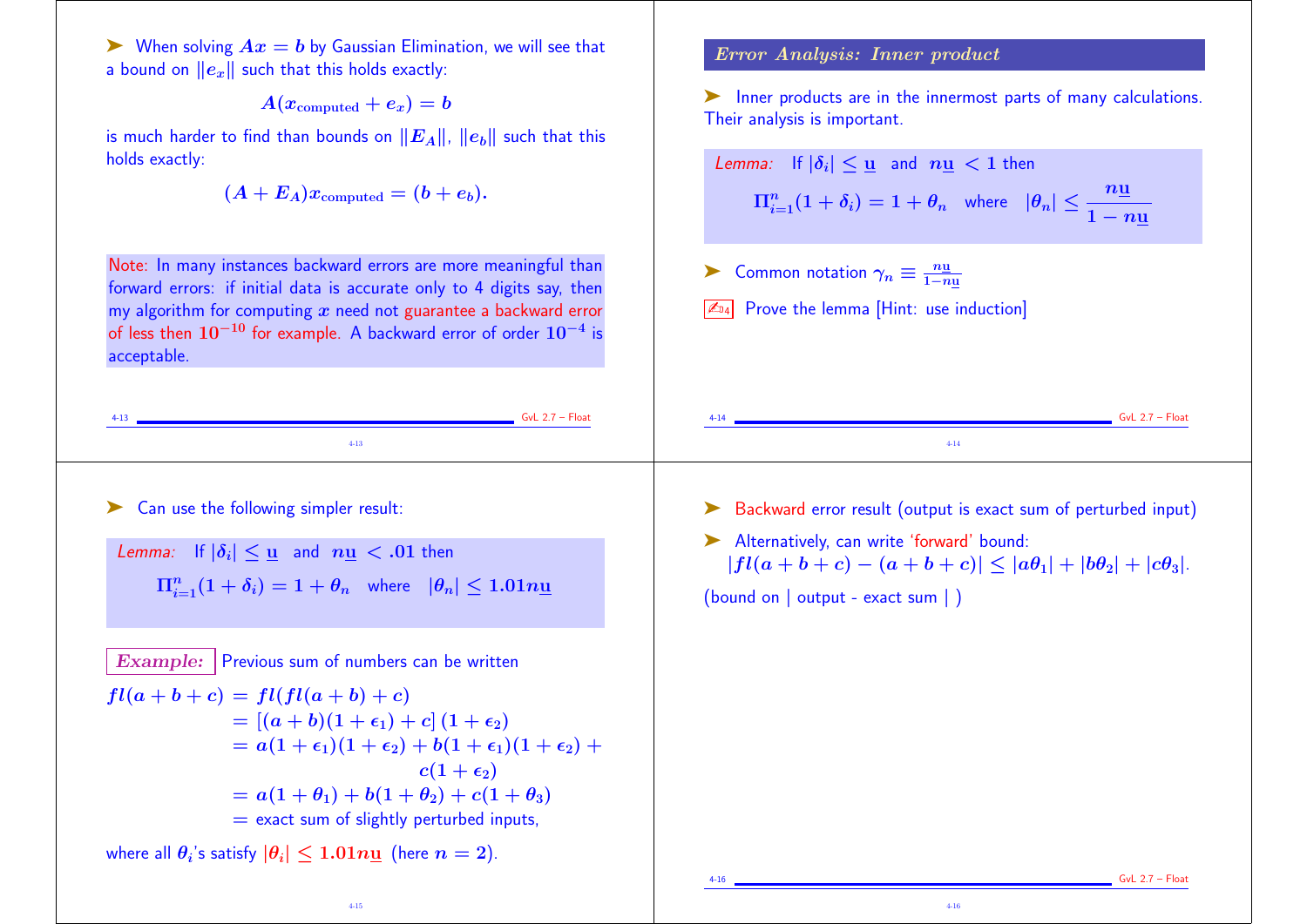Analysis of inner products (cont.)

Consider 
$$
s_n = fl(x_1 * y_1 + x_2 * y_2 + \cdots + x_n * y_n)
$$

- ▶ In what follows  $\eta_i$ 's come from  $*$ ,  $\epsilon_i$ 's come from  $+$
- $\triangleright$  They satisfy:  $|\eta_i| \leq u$  and  $|\epsilon_i| \leq u$ .
- $\blacktriangleright$  The inner product  $s_n$  is computed as:
- 1.  $s_1 = fl(x_1y_1) = (x_1y_1)(1 + \eta_1)$ 2.  $s_2 = fl(s_1 + fl(x_2y_2)) = fl(s_1 + x_2y_2(1 + \eta_2))$  $=(x_1y_1(1+\eta_1)+x_2y_2(1+\eta_2))(1+\epsilon_2)$  $= x_1y_1(1+\eta_1)(1+\epsilon_2) + x_2y_2(1+\eta_2)(1+\epsilon_2)$
- 3.  $s_3 = fl(s_2 + fl(x_3y_3)) = fl(s_2 + x_3y_3(1 + \eta_3))$  $=(s_2 + x_3y_3(1 + \eta_3))(1 + \epsilon_3)$

4-17 GvL 2.7 – Float 4-17

► For each of these products

$$
(1 + \eta_i) \prod_{j=i}^n (1 + \epsilon_j) = 1 + \theta_i, \text{ with } |\theta_i| \leq \gamma_n \text{ so:}
$$
  

$$
s_n = \sum_{i=1}^n x_i y_i (1 + \theta_i) \text{ with } |\theta_i| \leq \gamma_n \text{ or:}
$$

$$
fl\left(\sum_{i=1}^n x_i y_i\right) = \sum_{i=1}^n x_i y_i + \sum_{i=1}^n x_i y_i \theta_i \text{ with } |\theta_i| \leq \gamma_n
$$

➤ This leads to the final result (forward form)

$$
\left|fl\left(\sum_{i=1}^nx_iy_i\right)-\sum_{i=1}^nx_iy_i\right|\leq \gamma_n\sum_{i=1}^n|x_i||y_i|
$$

▶ or (backward form)

$$
fl\left(\sum_{i=1}^n x_i y_i\right) = \sum_{i=1}^n x_i y_i (1+\theta_i) \quad \text{with} \quad |\theta_i| \leq \gamma_n
$$

4-19

4-19 GvL 2.7 – Float

Expand:  $s_3 = x_1y_1(1 + \eta_1)(1 + \epsilon_2)(1 + \epsilon_3)$  $+x_2y_2(1+\eta_2)(1+\epsilon_2)(1+\epsilon_3)$  $+x_3y_3(1 + \eta_3)(1 + \epsilon_3)$ 

ightharpoonup Induction would show that [with convention that  $\epsilon_1 \equiv 0$ ]

$$
s_n = \sum_{i=1}^n x_i y_i (1+\eta_i) \; \prod_{j=i}^n (1+\epsilon_j)
$$

 $Q:$  How many terms in the coefficient of  $x_i y_i$  do we have? A: • When  $i > 1 : 1 + (n - i + 1) = n - i + 2$ • When  $i = 1 : n$  (since  $\epsilon_1 = 0$  does not count)  $\blacktriangleright$  Bottom line: always  $\leq n$ .

4-18

Main result on inner products:

▶ Backward error expression:

$$
fl(x^Ty)=[x\bm{\cdot}*(1+d_x)]^T[y\bm{\cdot}*(1+d_y)]
$$

where  $||d_{\square}||_{\infty} \leq 1.01n\underline{\mathbf{u}}$  ,  $\square = x, y$ .

- ightharpoonup Can show equality valid even if one of the  $d_x, d_y$  absent.
- ► Forward error expression:  $|fl(x^Ty) x^Ty| \leq \gamma_n |x|^T |y|$

with  $0 \leq \gamma_n \leq 1.01n\underline{\mathbf{u}}$ .

- ► Elementwise absolute value  $|x|$  and multiply  $\cdot\ast$  notation.
- $\blacktriangleright$  Above assumes  $nu < .01$ . For  $\underline{\mathbf{u}} = 2.0 \times 10^{-16}$ , this holds for  $n \leq 4.5 \times 10^{13}$ .

4-20

 $GvL$  2.7 – Float

 $6vL$  2.7 – Float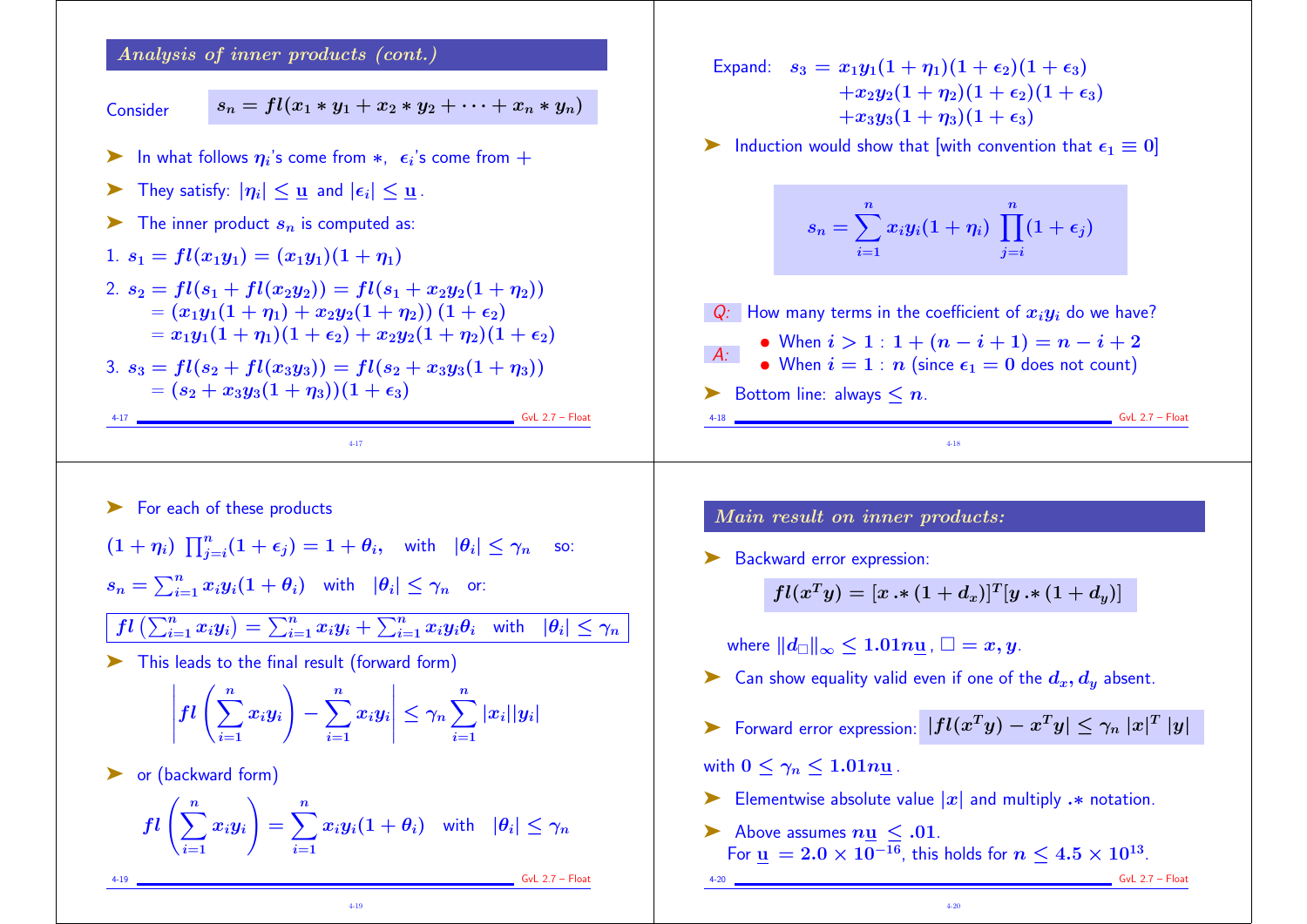

4-23

4-24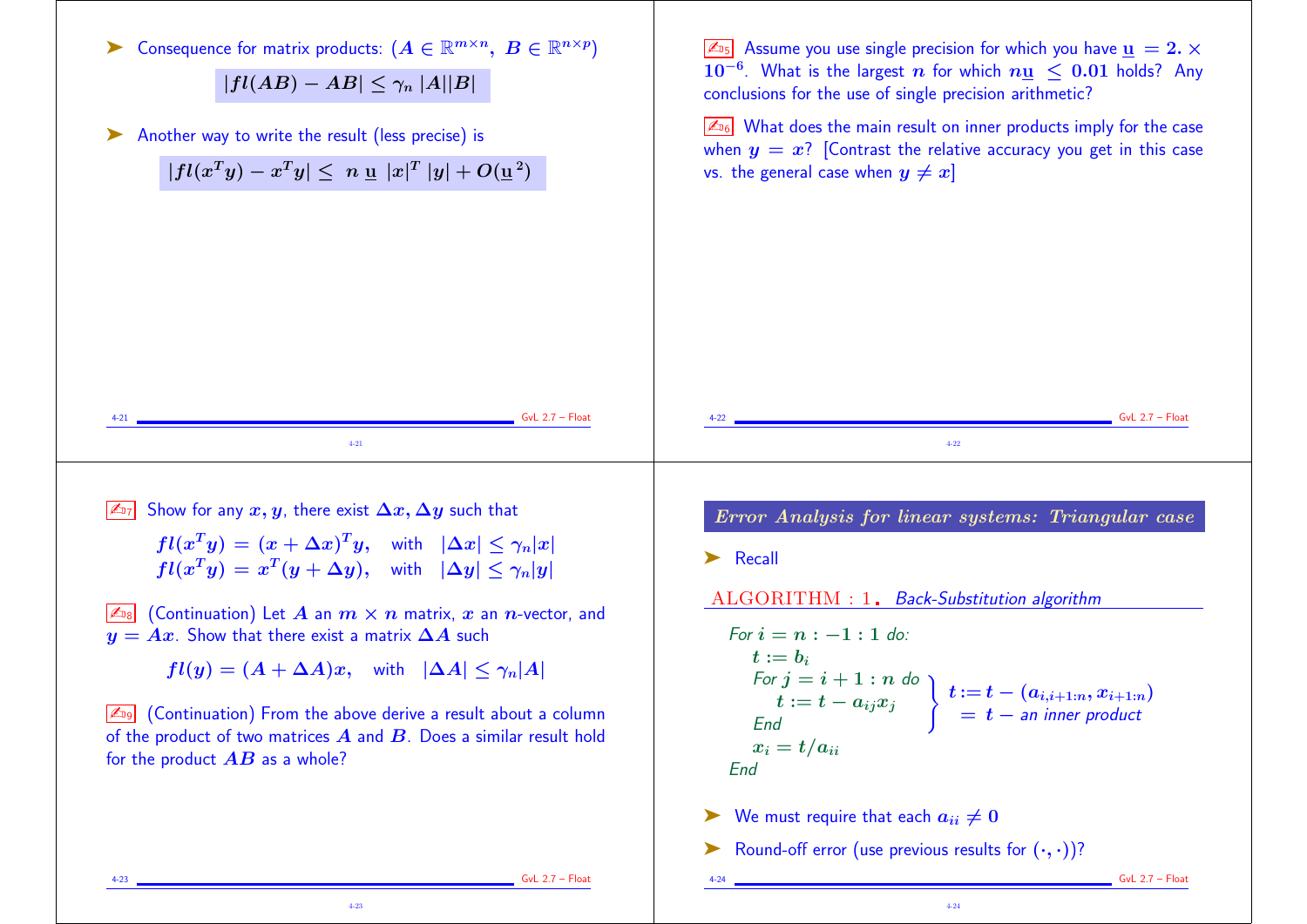The computed solution  $\hat{x}$  of the triangular system  $Ux = b$ computed by the back-substitution algorithm satisfies:

 $(U + E)\hat{x} = b$ 

with

 $|E| \le n$  u  $|U| + O(u^2)$ 

 $\triangleright$  Backward error analysis. Computed x solves a slightly perturbed system.

▶ Backward error not large in general. It is said that triangular solve is "backward stable".

4-25 GvL 2.7 – Float 4-25

## Error Analysis for Gaussian Elimination

If no zero pivots are encountered during Gaussian elimination (no pivoting) then the computed factors  $\hat{L}$  and  $\hat{U}$  satisfy

$$
\hat{L}\hat{U}=A+H
$$

with

$$
|H| \leq 3(n-1) \; \times \; \underline{\mathrm{u}} \, \left( |A| + |\hat{L}| \; |\hat{U}| \right) + O(\underline{\mathrm{u}}^{\; 2})
$$

Solution  $\hat{x}$  computed via  $\hat{L}\hat{y} = b$  and  $\hat{U}\hat{x} = \hat{y}$  is s. t.

$$
(A+E)\hat{x}=b\text{ with }
$$

$$
|E|\leq n\underline{\mathrm{u}}\,\left(3|A|\,\,+\,5\,\,|\hat{L}|\,\,|\hat{U}|\right)+O(\underline{\mathrm{u}}^{\,2})
$$

4-26

➤ "Backward" error estimate.

- $|\hat{L}|$  and  $|\hat{U}|$  are not known in advance they can be large.
- ► What if partial pivoting is used?

Permutations introduce no errors. Equivalent to standard LU factorization on matrix  $\boldsymbol{P} \boldsymbol{A}$ .

- $|\hat{L}|$  is small since  $l_{ij}$  ≤ 1. Therefore, only  $U$  is "uncertain"
- $\blacktriangleright$  In practice partial pivoting is "stable" i.e., it is highly unlikely to have a very large  $U$ .

4-27

Supplemental notes: Floating Point Arithmetic

In most computing systems, real numbers are represented in two parts: A mantissa and an exponent. If the representation is in the base  $\beta$  then:

$$
x=\pm ( .d_{1}d_{2}\cdots d_{m})_{\beta}\beta^{e}
$$

4-28

- $\blacktriangleright$  .  $d_1d_2\cdots d_m$  is a fraction in the base- $\beta$  representation
- $\triangleright$  e is an integer can be negative, positive or zero.
- ► Generally the form is normalized in that  $d_1 \neq 0$ .

4-27 GvL 2.7 – Float

 $GvL$  2.7 – Float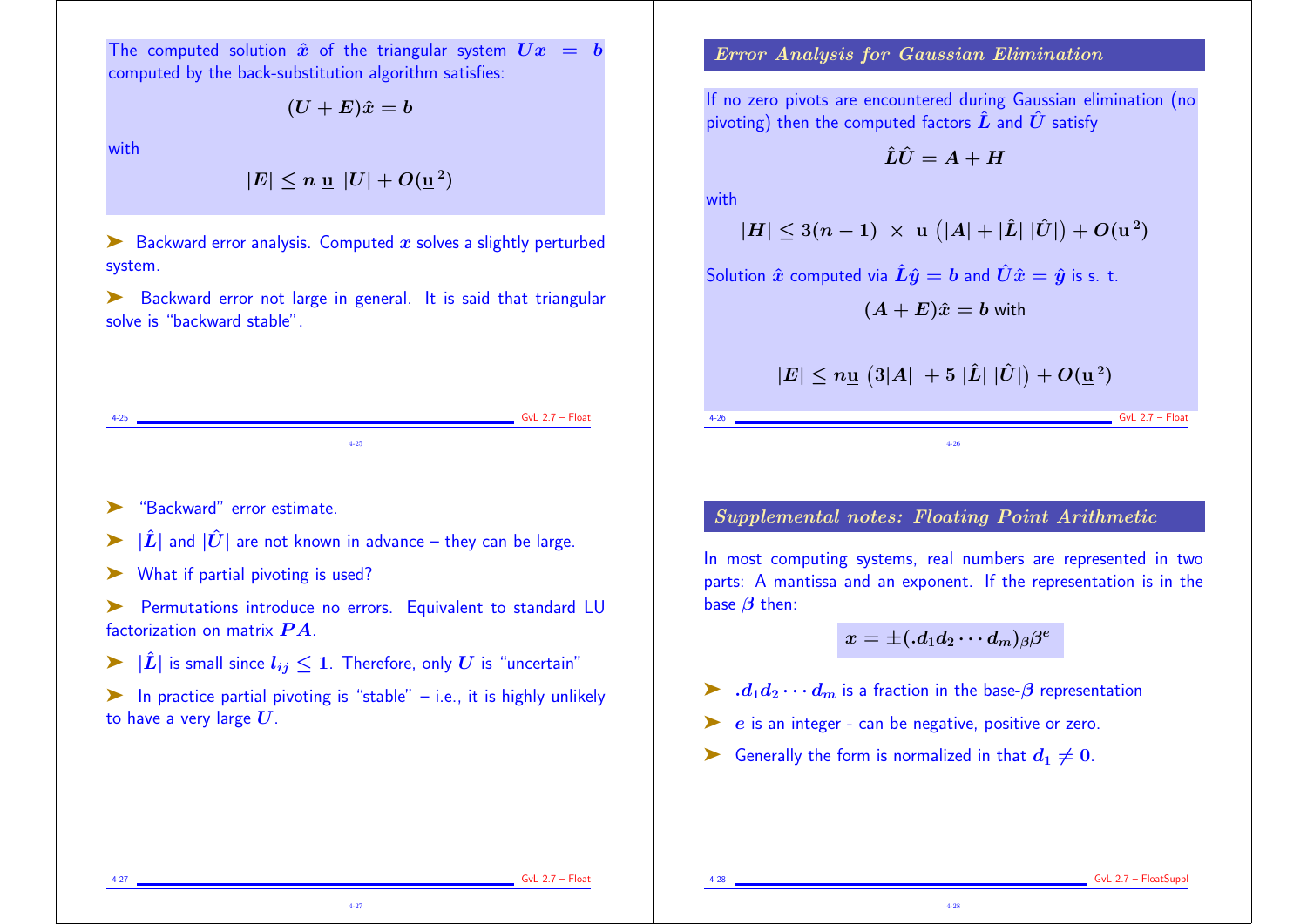| Example: In base 10 (for illustration)<br>1. 1000.12345 can be written as<br>$0.100012345_{10} \times 10^4$<br>2. 0.000812345 can be written as<br>$0.812345_{10} \times 10^{-3}$<br>Problem with floating point arithmetic: we have to live with<br>limited precision.<br><b>Example:</b> Assume that we have only 5 digits of accuray in the<br>mantissa and 2 digits for the exponent (excluding sign).               | Try to add $1000.2 = .10002e+03$ and $1.07 = .10700e+01$ :<br>$1000.2 =  .1 0 0 0 2 0 4 ;$<br>$\boxed{1.07} = \boxed{.1}\boxed{0}\boxed{7}\boxed{0}\boxed{0}\boxed{0}\boxed{1}$<br>First task: align decimal points. The one with smallest exponent<br>will be (internally) rewritten so its exponent matches the largest one:<br>$1.07 = 0.000107 \times 10^4$<br>Second task: add mantissas:<br>0.10002<br>$+ 0.000107$<br>$= 0.100127$                                                                                                                 |
|--------------------------------------------------------------------------------------------------------------------------------------------------------------------------------------------------------------------------------------------------------------------------------------------------------------------------------------------------------------------------------------------------------------------------|-----------------------------------------------------------------------------------------------------------------------------------------------------------------------------------------------------------------------------------------------------------------------------------------------------------------------------------------------------------------------------------------------------------------------------------------------------------------------------------------------------------------------------------------------------------|
| $\left  \left. d_{1} \right  d_{2} \left  d_{3} \right  d_{4} \left  d_{5} \right  e_{1} \left  e_{2} \right $<br>$GvL$ 2.7 - FloatSuppl<br>$4 - 29$                                                                                                                                                                                                                                                                     | GvL 2.7 - FloatSuppl<br>$4\text{-}30$                                                                                                                                                                                                                                                                                                                                                                                                                                                                                                                     |
| Third task:<br>round result. Result has 6 digits - can use only 5 so we can<br>Chop result: $\boxed{.1 \,   \, 0 \,   \, 0 \,   \, 1 \,   \, 2}$ ;<br>Round result: $\boxed{.1 \,   \, 0 \,   \, 0 \,   \, 1 \,   \, 3 \,  }$ ;<br>Fourth task:<br>Normalize result if needed (not needed here)<br>result with rounding: $.10011304$ ;<br>$\mathbb{Z}_{10}$ Redo the same thing with 7000.2 + 4000.3 or 6999.2 + 4000.3. | The IEEE standard<br>32 bit (Single precision) :<br>$\leftarrow$ 23 bits $\rightarrow$<br>8 bits<br>士<br>$\frac{5}{5}$ exponent<br>mantissa<br>Number is scaled so it is in the form $1.d_1d_2d_{23} \times 2^e$ - but<br>leading one is not represented.<br>$e$ is between -126 and 127.<br>[Here is why: Internally, exponent e is represented in "biased" form: what is<br>➤<br>stored is actually $c = e + 127$ – so the value c of exponent field is between 1<br>and 254. The values $c = 0$ and $c = 255$ are for special cases (0 and $\infty$ )] |
| GvL 2.7 - FloatSuppl                                                                                                                                                                                                                                                                                                                                                                                                     | GvL 2.7 - FloatSuppl                                                                                                                                                                                                                                                                                                                                                                                                                                                                                                                                      |

4-32

4-31